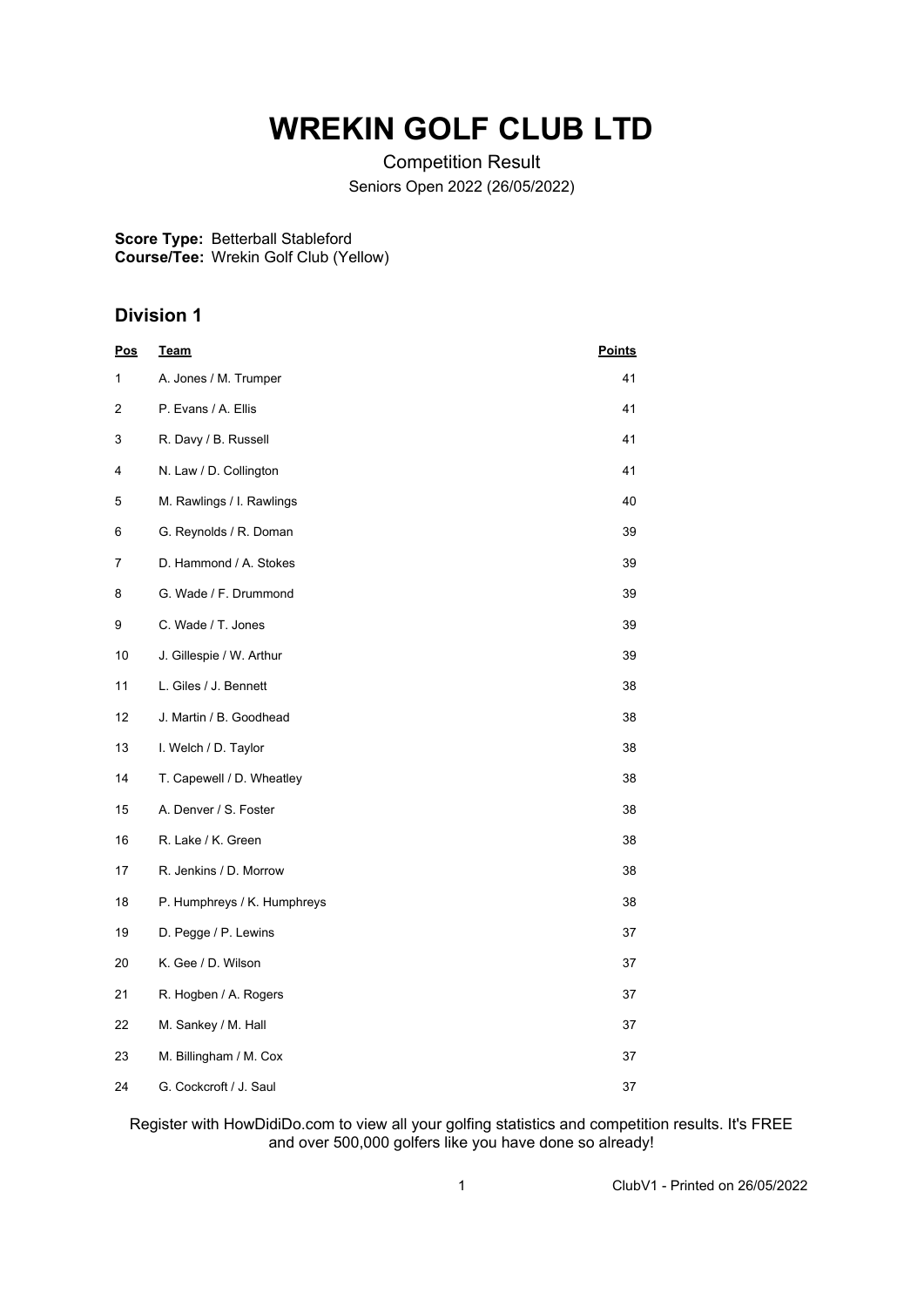**Score Type:** Betterball Stableford **Course/Tee:** Wrekin Golf Club (Yellow)

## **Division 1**

| <b>Pos</b> | <b>Team</b>              | <b>Points</b> |
|------------|--------------------------|---------------|
| 25         | T. Dowell / P. Rhodes    | 36            |
| 26         | M. Perks / K. Treherne   | 36            |
| 27         | R. Handley / S. James    | 36            |
| 28         | S. Phillips / D. Norwood | 36            |
| 29         | N. Sharp / S. Watkins    | 36            |
| 30         | P. Jenkins / R. Poiner   | 36            |
| 31         | R. Campbell / M. Laycock | 36            |
| 32         | R. Donnelly / A. Tyler   | 35            |
| 33         | D. Steventon / H. Hoof   | 35            |
| 34         | A. Bywater / I. Smith    | 35            |
| 35         | B. English / G. Foulkes  | 35            |
| 36         | D. Bayes / M. Wheeler    | 35            |
| 37         | A. Barton / K. Baldwin   | 34            |
| 38         | C. Andrews / I. Clarke   | 34            |
| 39         | A. Stanley / G. Crosby   | 34            |
| 40         | A. Rowley / M. Mowling   | 34            |
| 41         | D. Wise / G. NICHOLSON   | 34            |
| 42         | P. Freegard / D. Staton  | 34            |
| 43         | A. Duncan / R. Ball      | 34            |
| 44         | P. Dodson / G. Ingman    | 34            |
| 45         | G. Hayward / R. Riley    | 34            |
| 46         | R. Davies / B. France    | 34            |
| 47         | K. Archer / M. Evans     | 33            |
| 48         | M. Joyner / B. Collins   | 33            |
| 49         | A. Parsonage / R. Turley | 33            |
| 50         | C. Evans / T. Edwards    | 33            |
| 51         | A. Shorthose / P. Walker | 32            |

Register with HowDidiDo.com to view all your golfing statistics and competition results. It's FREE and over 500,000 golfers like you have done so already!